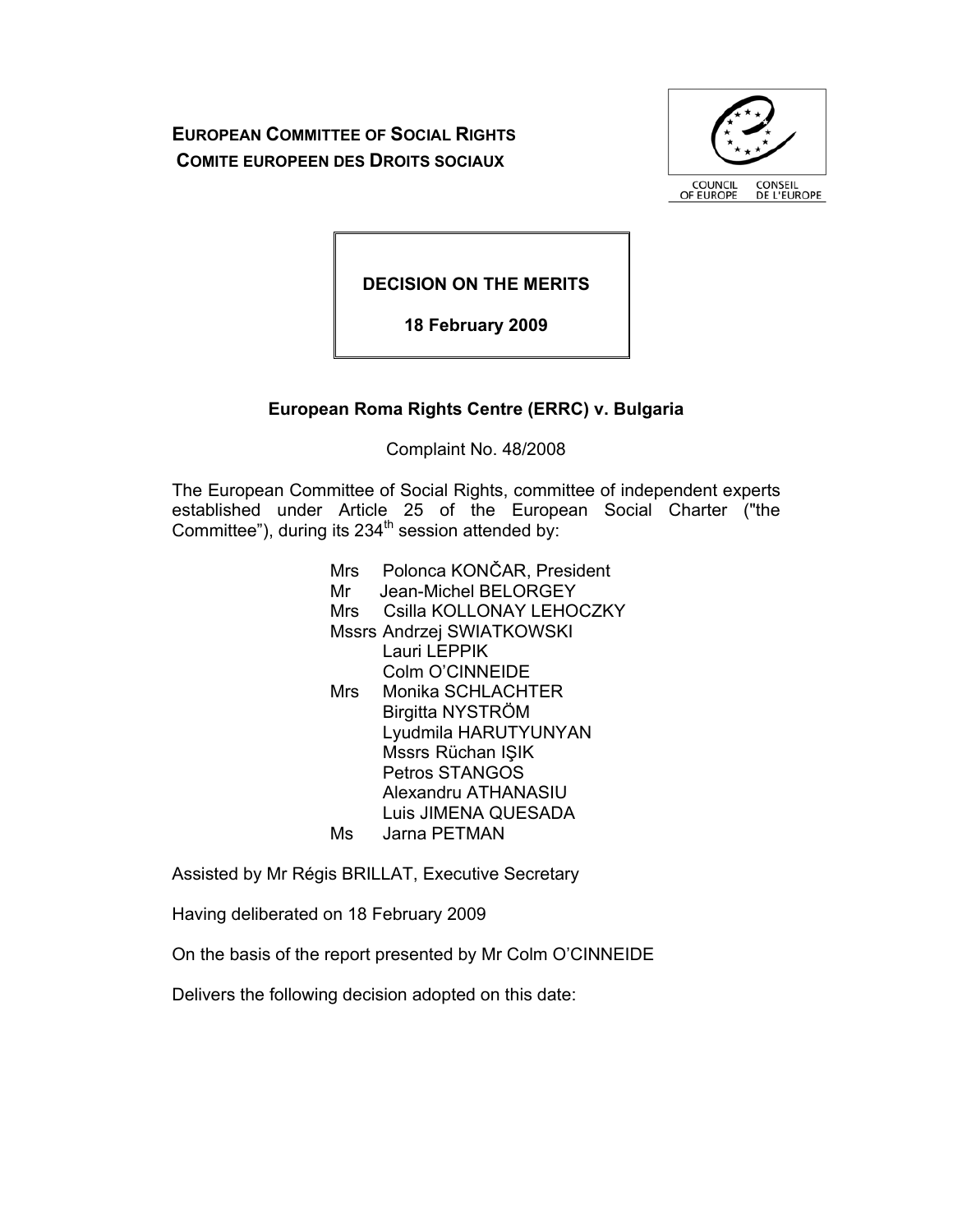### **PROCEDURE**

1. The complaint lodged by the European Roma Rights Centre (hereafter referred to as "ERRC") was registered on 28 March 2008. The European Committee of Social Rights ("the Committee") declared the complaint admissible on 2 June 2008.

2. Pursuant to Article 7§§1 and 2 of the Protocol providing for a system of collective complaints ("the Protocol") and the Committee's decision on the admissibility of the complaint, the Executive Secretary communicated the text of the admissibility decision on 9 June 2008 to the Bulgarian Government ("the Government"), the complainant organisation, the states party to the Protocol, the states that have ratified the Revised Charter and made a declaration under Article D§2 and to the international organisations of employers and trade unions referred to in paragraph 2 of Article 27 of the 1961 Charter, i.e. the European Trade Union Confederation (ETUC), Business Europe (formerly UNICE) and the International Organisation of Employers (IOE).

3. In accordance with Article 31§1 of the Committee's Rules, the Committee fixed a deadline of 21 July 2008 for the presentation of the Government's written submissions on the merits. Its submission was registered on 22 July 2008.

4. Pursuant to Rule 31§2, the President set 19 September 2008 as the deadline for the complainant to present its response to the Government's submissions. The response was registered on 19 September 2008 and forwarded to the Government on 6 October 2008. The complainant submitted additional information on 2 December 2008. The Government was invited to submit observations on the latter by 12 February 2009. No response was registered..

## **THE PARTIES' SUBMISSIONS**

### *A – The complainant organisation*

 $\overline{a}$ 

5. The complaint brought by the ERRC concerns the  $2006<sup>1</sup>$  and  $2008<sup>2</sup>$ amendments to the Social Assistance Act, which have lowered the maximum time periods for which most unemployed persons of working age can obtain monthly social assistance benefits to initially 18, then 12 and now 6 months.. Those who lose their entitlement to monthly social assistance can have this entitlement restored, but this is only possible when 12 months have passed since the expiration of the initial 18, 12 or 6 month period. Prior to these amendments, entitlement to social assistance benefits was unlimited in time and only made conditional on the needs of beneficiaries. The ERRC claims that the introduction of such maximum time limits deprives vulnerable

 $1$  Amendments to the Social Assistance Act were published in the Official Gazette on 28 February 2006.

<sup>2</sup> Additional amendments to the Social Assistance Act were voted by Parliament on 19 June 2008 and 5 November 2008.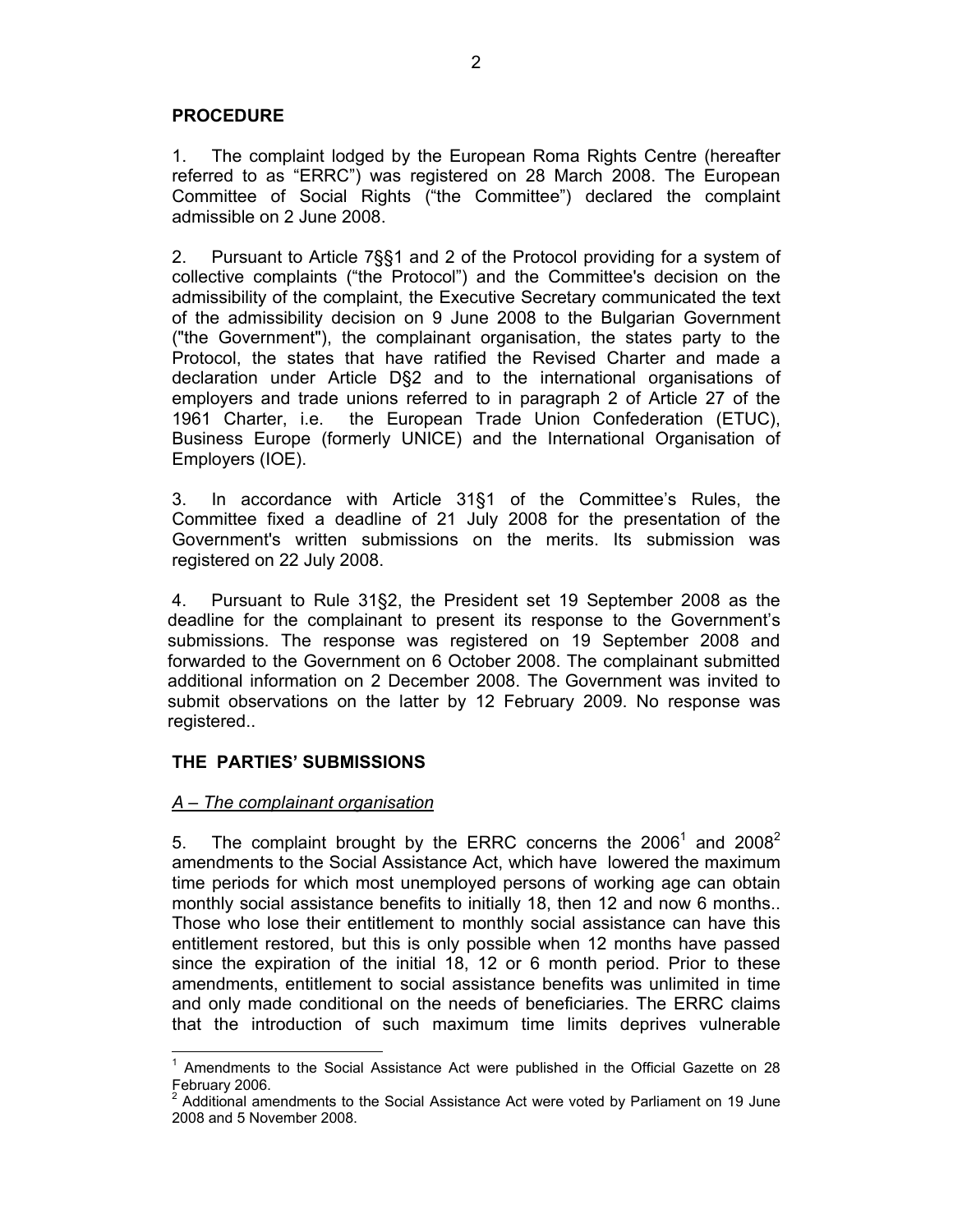individuals of access to important forms of social welfare support. The ERRC also claims that this reduction will have a disparate and unjustified effect on Roma, who are substantially overrepresented among the beneficiaries of social assistance. It also considers that it will have a negative effect on women, who the ERRC suggest will face pressure to leave their jobs and raise their children as a result of the imposition of these maximum time limits, since the impugned social assistance cuts do not apply to women who are raising a child up to 3 years of age. In addition, the ERRC states that no other existing forms of social welfare provision at present available in Bulgaria can compensate for or alleviate the impact of the social assistance cuts on affected individuals and groups. The ERRC considers that this situation constitutes a violation of Article 13§1 of the Revised Charter, taken alone or in conjunction with Article E.

## *B- The respondent Government*

6. The Government states that the amendments to the Social Assistance Act, whereby it has progressively lowered the time during which social assistance can be received, only apply to unemployed persons who are fit to work. The aim of such amendments is to overcome the long-term dependency of unemployed persons on social assistance and to encourage their personal initiative and reintegration into the labour market. During the period that social assistance is interrupted, unemployed persons can make use of the opportunities provided by the Employment Bureau Directorates for education, training and employment. The Government also states that the impugned amendments are in no way discriminatory towards Roma, and, moreover, that it has taken a number of positive measures to improve the disadvantaged situation of Roma. It therefore considers that the statutory amendments which have introducing a temporal limitation on the receipt of social assistance payments do not violate Article 13§1 of the Revised Charter, whether alone or in conjunction with Article E.

## **RELEVANT DOMESTIC LAW**

7. The right to social assistance is provided for in Article 51, paragraph 1 of the Bulgarian Constitution, which reads:

"Citizens shall have the right to social security and social assistance".

8. The system of social assistance in Bulgaria is regulated by the Social Assistance Act of 1998. The aim of social assistance is to support persons who are not able to meet their basic needs in life by their own efforts, to encourage their employment and social reintegration and to promote social solidarity:

**Article 1.** (2) (Amended, SG No. 120/2002) This Act is intended:

1. to provide assistance to persons who are unable

 to secure by their own efforts adequate resources to meet their basic necessities of life;

2. to strengthen and develop social solidarity in hardship;

3. to assist the social re-integration of social assistance beneficiaries;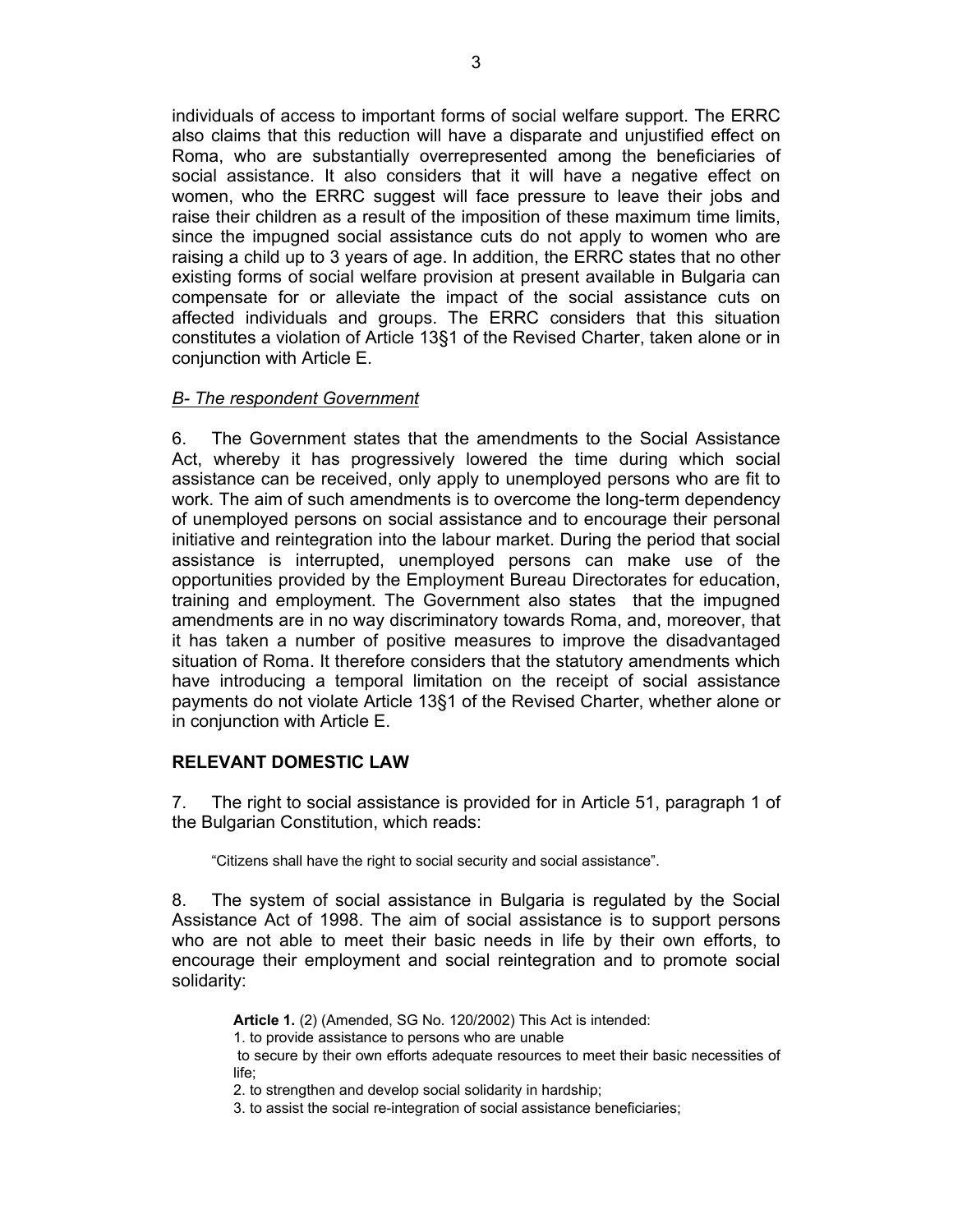4. to assist in the gainful employment of unemployed persons eligible for receipt of social assistance benefits;

5. to encourage entrepreneurship in the social sphere by making it possible for natural and legal persons to provide social services.

9. The Act envisages three types of social assistance: monthly, targeted and one-off. All types of benefits are granted after an assessment by a social worker of the income of the person or family, property status, marital status, state of health, employment status, age and other circumstances:

**Article 12.** (1) Social assistance benefits shall be:

1. monthly;

2. target;

3. lump-sum.

(2) (New, SG No. 120/2002) Social assistance benefits shall be granted following an assessment of:

1. the income of the person or the family;

- 2. the property status of the applicant;
- 3. the marital status of the applicant;
- 4. the applicant's state of health;
- 5. the applicant's employment status;

6. the applicant's age;

7. other established circumstances.

(3) (New, SG No. 120/2002) The Council of Ministers shall determine the monthly amount of the guaranteed minimum income serving as a basis for determining the size of social assistance benefits under Paragraph (1).

(4) (Renumbered from Paragraph (2) and supplemented, SG No. 120/2002) The terms and procedure for the grant of social assistance benefits shall be established by the Regulations for Application of this Act with the exception of target benefits for heating which shall be regulated by an ordinance of the Minister of Labour and Social Policy.

10. The entitled persons/beneficiaries of social assistance are:

**Article 2.** (3) (Supplemented, SG No. 120/2002) Entitlement to social assistance shall accrue to Bulgarian citizens, families and cohabitees who, due to health, age, social and other reasons beyond their control, are unable to meet their basic necessities of life on their own through their work or on income accruing from property they own, or with the help of the persons whose dependants they are by law.

11. Targeted social assistance for purposes such as the payment of rent or heating is available for persons in need. Likewise, a lump sum may be granted once a year to cover accidental health, educational, domestic or other vital needs. Eligibility and the procedure for application of these benefits are regulated by the Rules and Regulations for the Implementation of the Social Assistance Act and other regulations of the Minister of Labor and Social Policy.

12. An unemployed person must have been registered in the Employment Office Directorates for at least 9 months before the submission of a claim for social assistance and not rejected any jobs offered or qualification courses organised by the Employment Offices: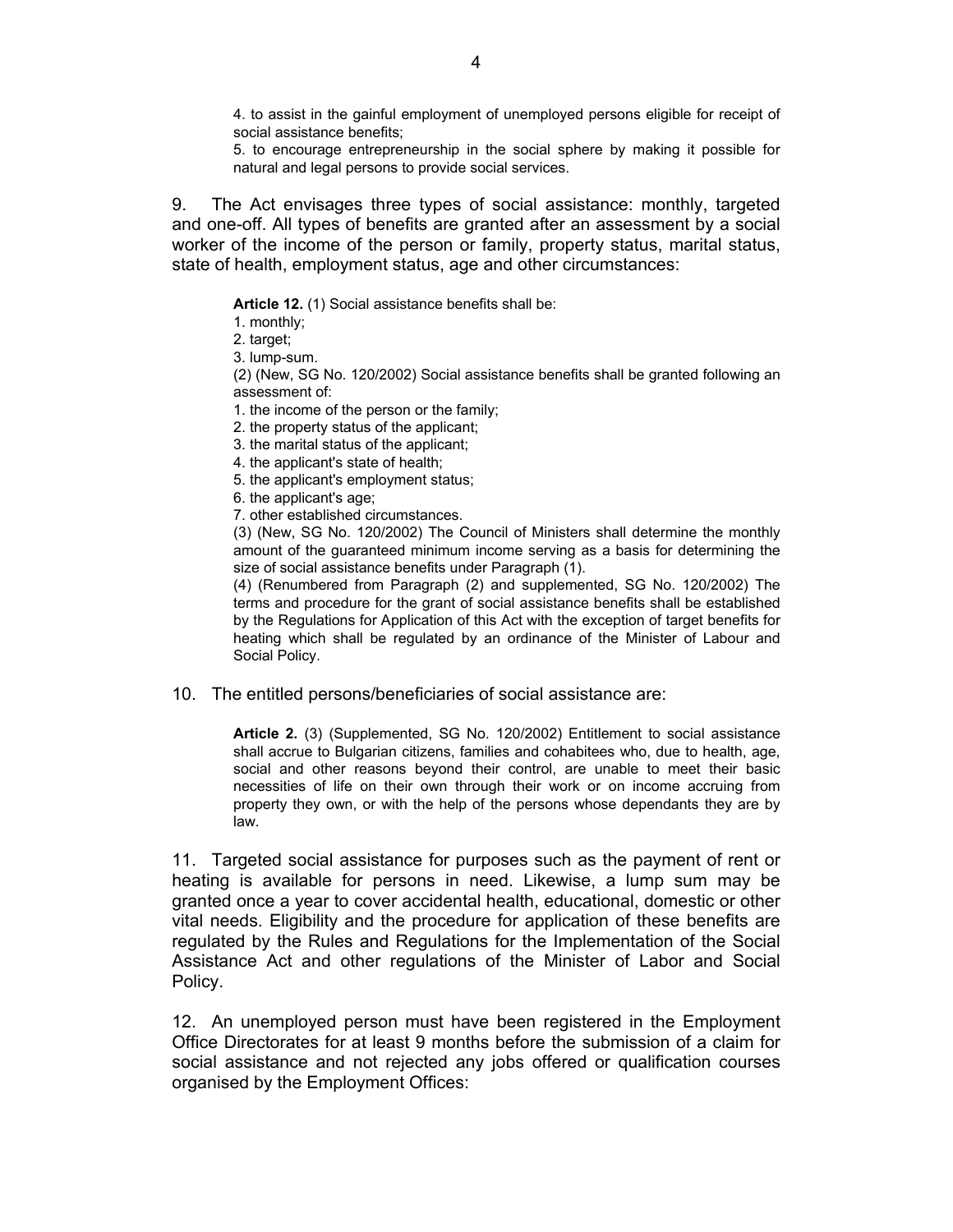**Article 12b.** (New, SG No. 120/2002) (1) Unemployed persons eligible for receipt of monthly benefits shall be enrolled in employment programmes approved by the Minister of Labour and Social Policy.

(2) Any persons referred to in Paragraph (1), who have refused to participate in employment programmes, shall be deprived of monthly benefits for a period of one year.

13. On 28 February 2006 an amendment to the Social Assistance Act limited the time for receiving social assistance benefits to 18 months. This time-limit was further reduced in 2008, first to 12 months (amendment of 19 June 2008) and then to 6 months (amendment of 5 November 2008). Prior to these amendments, benefits were unlimited in time and conditioned only on the needs of the beneficiaries. The contentious Article 12(c) reads as follows (does not take into account the latest amendment of 5 November 2008):

**Article 12c.** (New, SG No. 18/2006, effective 1.07.2006) (1) (Amended, SG No. 58/2008) Unemployed working-age individuals, except for the persons under Article 12b, Paragraph (2), shall be entitled to receiving monthly social benefits a continuous term of 12 months.

(2) Rights to monthly social benefits shall be re-established upon expiry of 12 month of its termination under terms and procedure, prescribed by the Regulation on the Implementation of this Act.

(3) The provision of Paragraph (1) shall not apply in the cases under Article 12b, Paragraph (4).

14. Certain categories of persons are not affected by the 18 or 12 or 6 month limitation period, and may receive social assistance benefits for an unlimited duration:

**Article 12b.** Paragraph (4) 1. persons taking care of children aged under 3 years: (a) mothers (female or male adopters);

(b) single parents;

(c) guardians;

2. pregnant women after the first trimester;

3. persons with permanent disabilities or with certified temporary incapacity to work;

4. persons taking care of a sick member of the family or antecessors or descendants up to the second degree of consanguinity;

5. persons taking care of a family member or antecessors or descendants up to second degree of consanguinity who are disabled and need constant attendance;

6. persons suffering from mental diseases diagnosed by the competent authorities.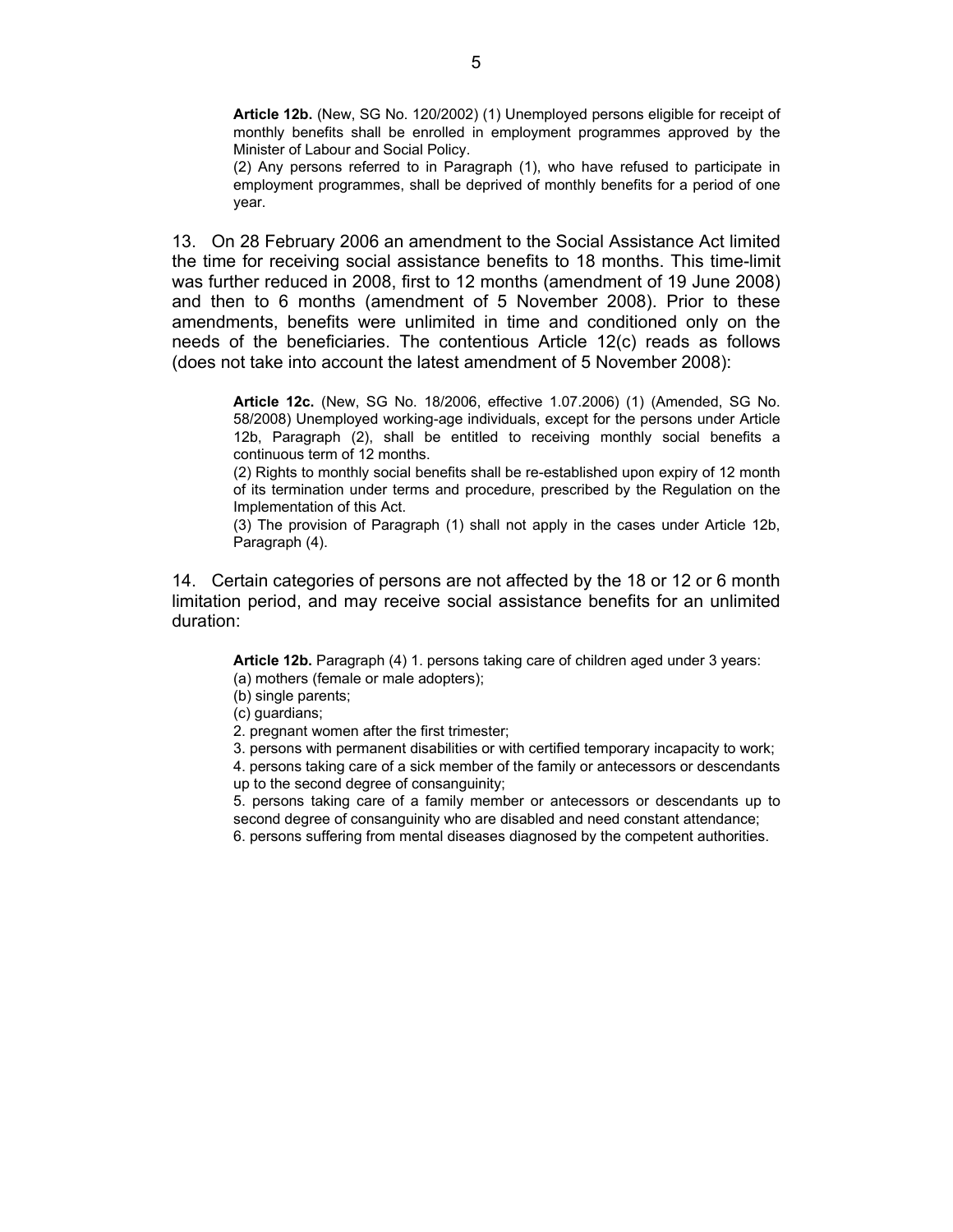### **THE LAW**

15. Article13§1 of the Revised Charter reads:

#### **Article 13 – The right to social and medical assistance**

Part I: "Anyone without adequate resources has the right to social and medical assistance."

Part II: "With a view to ensuring the effective exercise of the right to social and medical assistance, the Parties undertake:

1. to ensure that any person who is without adequate resources and who is unable to secure such resources either by his own efforts or from other sources, in particular by benefits under a social security scheme, be granted adequate assistance, and, in case of sickness, the care necessitated by his condition; (…) "

#### 16. Article E of the Revised Charter reads:

#### **Article E – Non-discrimination**

"The enjoyment of the rights set forth in this Charter shall be secured without discrimination on any ground such as race, colour, sex, language, religion, political or other opinion, national extraction or social origin, health, association with a national minority, birth or other status."

#### A. Arguments of the parties

a. The complainant organisation

17. The ERRC considers that by placing maximum time limits on eligibility for social assistance benefits the 2006 and 2008 amendments to the Social Assistance Act violate Article 13§1 of the Revised Charter. It argues that such amendments disregard the fundamental basis for entitlement to social assistance, which is individual need.

18. The ERRC emphasises that persons affected by the impugned measures may be arbitrarily deprived of their means of subsistence, because the social assistance cuts are not based on an assessment of individual circumstances, or related to any particular conduct of the persons affected, such as refusal to take up a job offered or the like. In particular, the amendments will affect persons who have actively searched for a job but have not been able to secure one. According to official statistics from the National Employment Agency, in June 2008 there was an average of 8 unemployed persons competing for 1 job vacancy. Therefore, the available job vacancies were clearly insufficient to absorb all unemployed persons willing to work.

19. As to the number of persons affected by the impugned amendments to the Social Assistance Act, the ERRC states that according to official statistical data 23,602 persons were deprived of social assistance as of 31 May 2008. Moreover, many such persons were part of the most vulnerable strata of society, being often poor, destitute, uneducated and marginalised.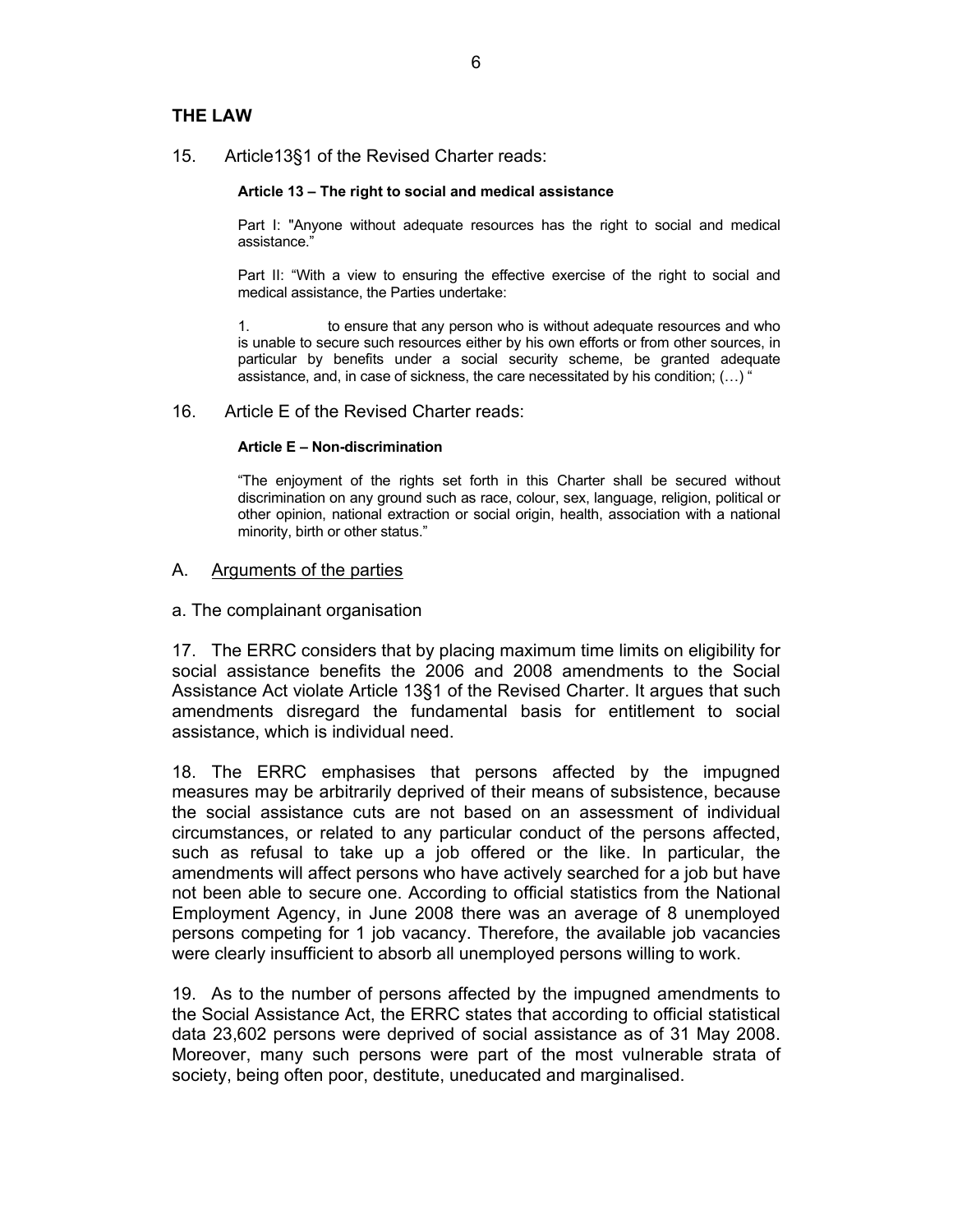20. The ERRC maintains that persons in need whose social assistance benefits will be discontinued after 1 January 2008 will also lose some other entitlements which are linked to being a recipient of social assistance, namely the right to medical insurance, the right to legal aid, the right to obtain agricultural land for cultivation with priority, and the right to be exempted from kindergarten taxes.

21. The ERRC claims that the amendments to the Social Assistance Act also violate Article E of the Revised Charter because they will have a disparate and unjustified impact on Roma, which amounts to indirect discrimination. It maintains that a substantially higher proportion of members of this ethnic group will be affected by these measures when compared to members of other ethnic groups in Bulgaria, since the Roma are disproportionately represented among the persons without adequate resources and who therefore rely on social assistance.

22. In support of its allegation that Roma are heavily overrepresented among the beneficiaries of social assistance and thus likely to be comparatively more affected by the amendments to the Social Assistance Act, the complaint quotes a 2002 UNDP survey<sup>1</sup> in which 44.4% of the Roma in Bulgaria had indicated that social assistance was the usual source of income for their households during the last six months. A survey from 2006 on Roma Integration and economic reform by the Open Society Institute in Bulgaria also estimated that between 62% and 98% of Roma relied on social assistance (the percentages are based on a low and a high estimate of the number of Roma in Bulgaria).

23. The ERRC alleges that the amendments to the Social Assistance Act, by excluding mothers caring for children under three years - who will not be affected by the social assistance cuts - are also likely to have a discriminatory and unjustified impact on women, with mothers in the poor families being potentially exposed to financial pressure to take child care leave and thus being deprived of the possibility to advance in working careers outside of their home.

24. Whilst the ERRC considers that the Government's aims for introducing the impugned amendments are legitimate, namely to stimulate the personal initiative of persons receiving social assistance so that they find jobs on the labour market, it nevertheless maintains that such aims cannot be pursued by leaving persons and their families without financial support as a form of pressure for them to find jobs. Moreover, the Government has failed to demonstrate that the prevailing economic and labour market conditions can absorb all those persons whose social assistance is to be cut, nor has it explained why job training and subsidised employment progammes could not have been implemented as alternative employment creation policies without cutting social assistance.

 $\overline{a}$ <sup>1</sup> UNDP, Avoiding the Dependency Trap – a Human Development Report on the Roma *Minority in Central and Eastern Europe* (UNDP, 2002)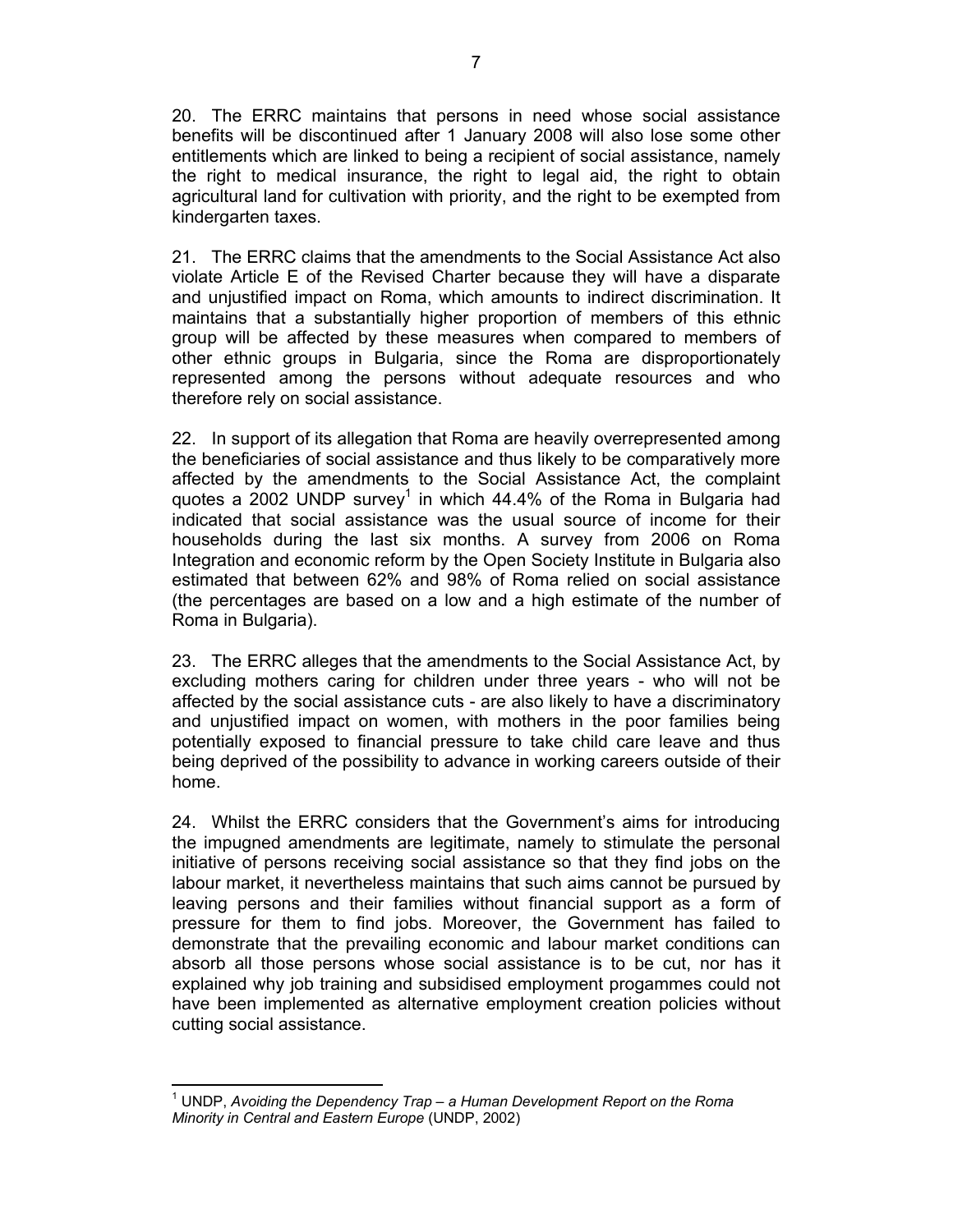25. In summary, the ERRC considers that the imposition of maximum time limits on the receipt of social assistance benefits has been introduced in an absolute and disproportionate manner, while Bulgarian social welfare legislation does not provide adequate alternative forms of social assistance to alleviate the negative effects of the cuts. There is no possibility for persons who have failed to find a suitable job to continue receiving some sort of support until a fresh assessment of their situation is conducted. In addition, the introduction of the time limits can be said to have a disparate and unjustified impact on the Roma and women.

b. The Government

26. The Government maintains that it has made efforts to prevent any potential unfavourable consequences resulting from the contested amendments made to the Social Assistance Act, and also has abided by the non-discrimination principle. It emphasises that the interruption of social assistance foreseen by Article 12(c) of the Social Assistance Act only applies to unemployed persons who are fit to work and of working age.

27. The main rationale given by the Government for making the contested legislative changes to the Social Assistance Act is that there is a pressing need to overcome the long-term dependency of unemployed persons on social allowances.

28. The Government states that the Bulgarian situation is not unique and that restrictions on the unlimited payment of social assistance benefits have also been introduced in other European countries.

29. It moreover emphasises that the amendments will not affect persons in the most seriously disadvantaged type of situations or who are in greatest need, who will continue to receive monthly social assistance on an unlimited basis (see § 15 above, which refers to Article 12(b) para. 4 of the Social Assistance Act which excludes certain categories of persons from the scope of the impugned new provision).

30. The Government indicates that the amounts of family allowances for children were increased in 2008, and also that new types of family allowances have been introduced in recent years, which taken together redress some of the negative impact of Article 12(c) of the Social Assistance Act.

31. The Government's central argument in justifying the measures taken is that persons who drop out of the system of social assistance can find jobs on the labour market in either subsidised employment programmes, or directly on the real labour market (the decreasing unemployment rate in the country is mentioned as a relevant factor in this context). The Government describes a number of operational programmes and policy measures which provide professional training, incentives for finding a job, encouragement for the startup of small businesses and implement a large-scale national programme to provide subsidised employment. An individualised approach has been adopted by the Employment Bureau Directorates, who work individually with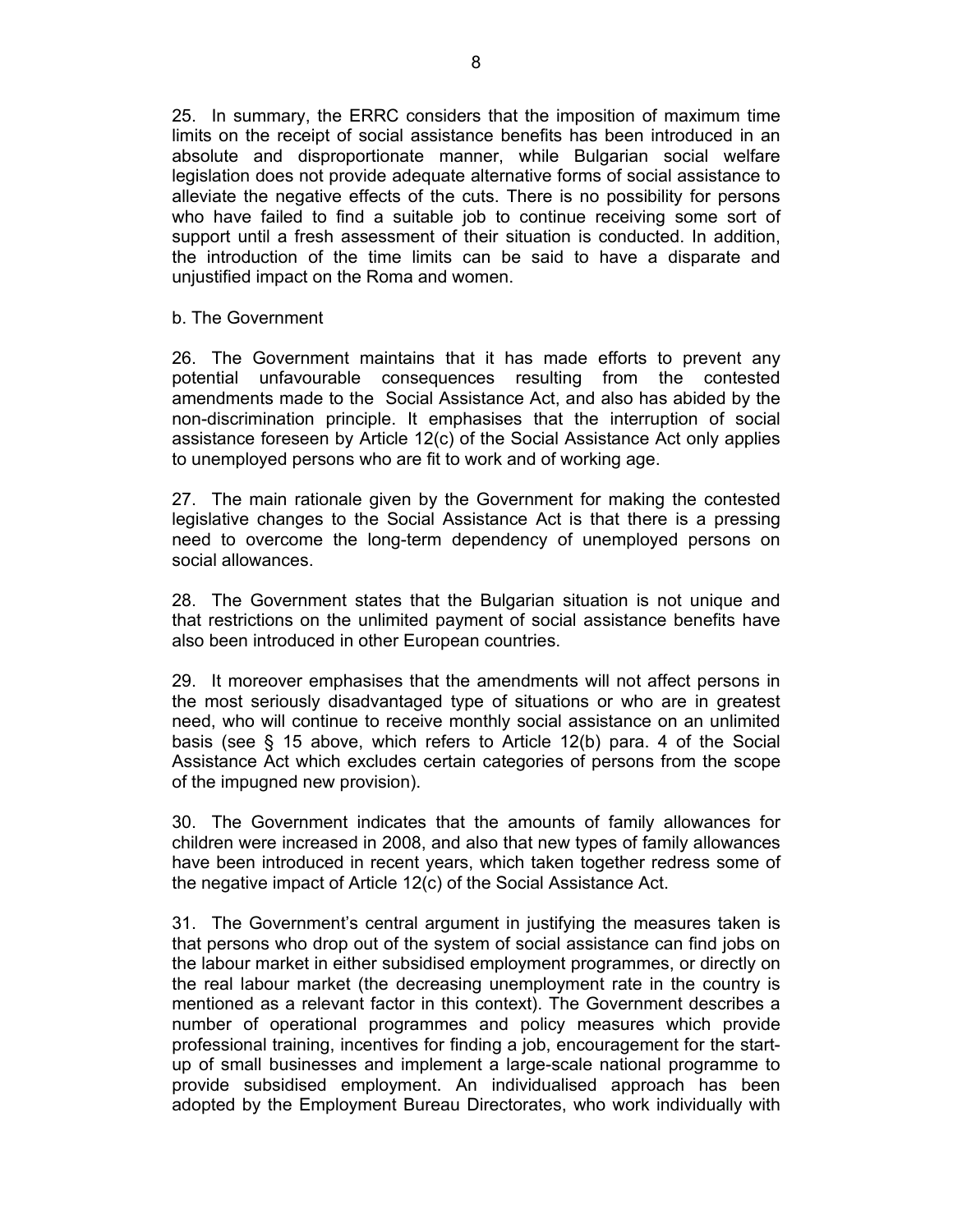each person actively searching for employment and assess the opportunities and particular obstacles that each person may face.

32. The Government states that it has also undertaken a number of organisational and administrative measures to minimise the negative impact of the changes to the Social Assistance Act. These include notifying all persons affected by the statutory changes of the need to search more actively for jobs, the submission of lists of persons excluded from entitlement to social assistance to the Employment Bureaus so that they can receive assistance and priority in finding jobs, and the inclusion of a large number of such persons in employment or training courses.

33. The Government considers that it is incorrect to assert, as the complainant does, that persons losing social assistance will be deprived of the right to legal aid, the right to health insurance, the right to receive farming land for cultivation or exemptions from kindergarten fees.

34. As regards the alleged disparate impact of the amendments to the Social Assistance Act on the Roma, the Government maintains that Bulgarian legislation does not permit the collection of personal data separated by ethnic groups. Therefore, there is no reliable data on the percentage of Roma receiving social assistance, or on the number of Roma that may be affected by the cuts. Moreover, the Government describes a number of measures/programmes that it is carrying out to improve the labour market integration, training, education and employment of Roma. It also notes that Roma are a target group under the National Action Plan on Employment for 2007.

35. The Government considers that the complainant's allegation that the amendments may have a possible disparate impact on women is unfounded. It argues that both parents have equal rights under the legislation, which provides that persons taking care of children under 3 years can receive social assistance benefits without interruption.

36. In summary, the Government considers that the termination of monthly social assistance after the expiration of a determined period of time will stimulate unemployed people who are able to seek work to take more active steps to engage with the labour market, and therefore will also assist their social inclusion and help remedy the negative impact of long-term absence from the working environment.

## B. Assessment of the Committee

i. The alleged violation of Article 13§1 of the Revised Charter

37. The Committee, by way of introduction, emphasises the fundamental right of individuals to be able to access sufficient resources and social assistance in order to live in a manner compatible with human dignity. The Committee also emphasises that recognition of this basic right is an essential ingredient of any strategy which is intended to combat social exclusion in a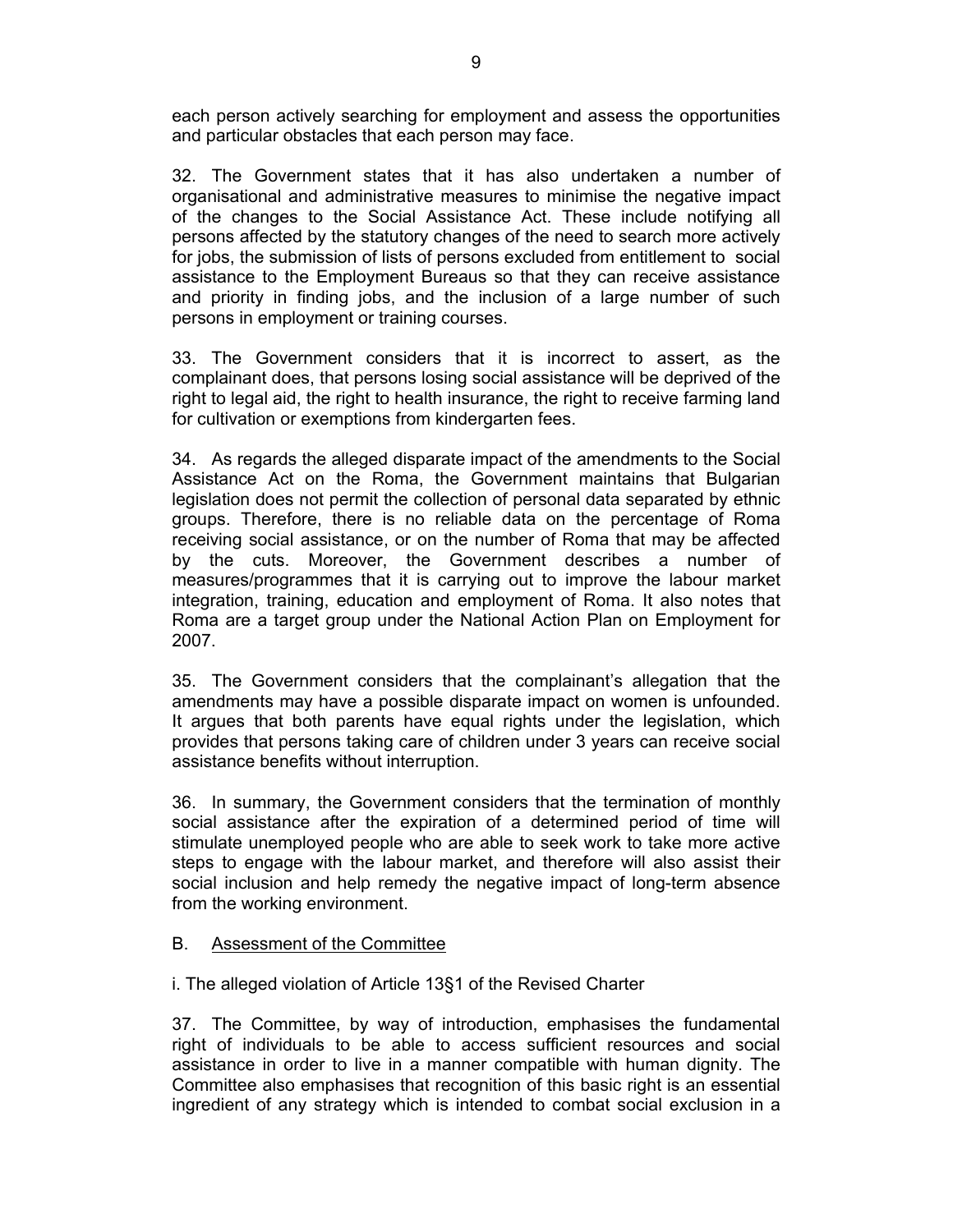substantive and meaningful manner. The inclusion of Article 13§1 in the European Social Charter, which requires States to guarantee minimum income and social assistance for persons without adequate resources, must be understood in this context.

38. The Committee recalls that under Article 13§1 adequate benefits must be payable to "any person" who is without adequate resources and in need. The text of Article 13§1 clearly establishes that this right to social assistance takes the form of an individual right of access to social assistance in circumstances where a basic condition of eligibility is satisfied, which occurs when no other means of reaching a minimum income level consistent with human dignity are available to that person.

39. States may establish a link between access to this right and a willingness to seek employment or to receive vocational training. The Committee recalls in this respect its statement of interpretation on Article 13§1 in Conclusions XIV-1 that linking social assistance with willingness to look for work or undergo vocational training is in conformity with the Charter, provided that these conditions are reasonable and in keeping with the aim pursued, namely to find a lasting solution to the person's problems in accessing the labour market. However, access cannot be made subject to time-limits, if the persons affected continue to meet the basic condition for eligibility established by Article 13§1. Reducing or suspending social assistance benefits may only be in conformity with the Charter if they do not deprive persons in need of their means of subsistence.

40. The Committee considers that the contested amendments to the Social Assistance Act, which establish the interruption of social assistance for unemployed persons in active age after 18, 12 or 6 months, cannot be considered to be a permissible restriction on the right to receive social assistance under the provisions of Article 13§1.

41. The Committee considers that persons who will be denied continuing entitlement to monthly social assistance as a result of these legislative measures will face the risk of the loss of basic means of subsistence. The Committee notes that the Government has taken measures to improve the education and training of unemployed persons, as well as measures to encourage the reintegration into the labour market of persons that will be losing social assistance as a result of the contested legislative amendments. Nevertheless, despite these measures, it remains probable that only a limited number of persons affected by the social assistance cuts will actually obtain employment. The difficulty for persons in finding jobs is reflected in the official statistics from the National Employment Agency, referred to by both parties in their submissions, that an average of 8 unemployed persons were competing for 1 job vacancy in June 2008. As a result, it is likely that finding a job will be a serious problem for many people that will be affected by these measures, and therefore the loss of minimum income will leave them without sufficient means to meet the necessary costs of living in a manner consistent with human dignity.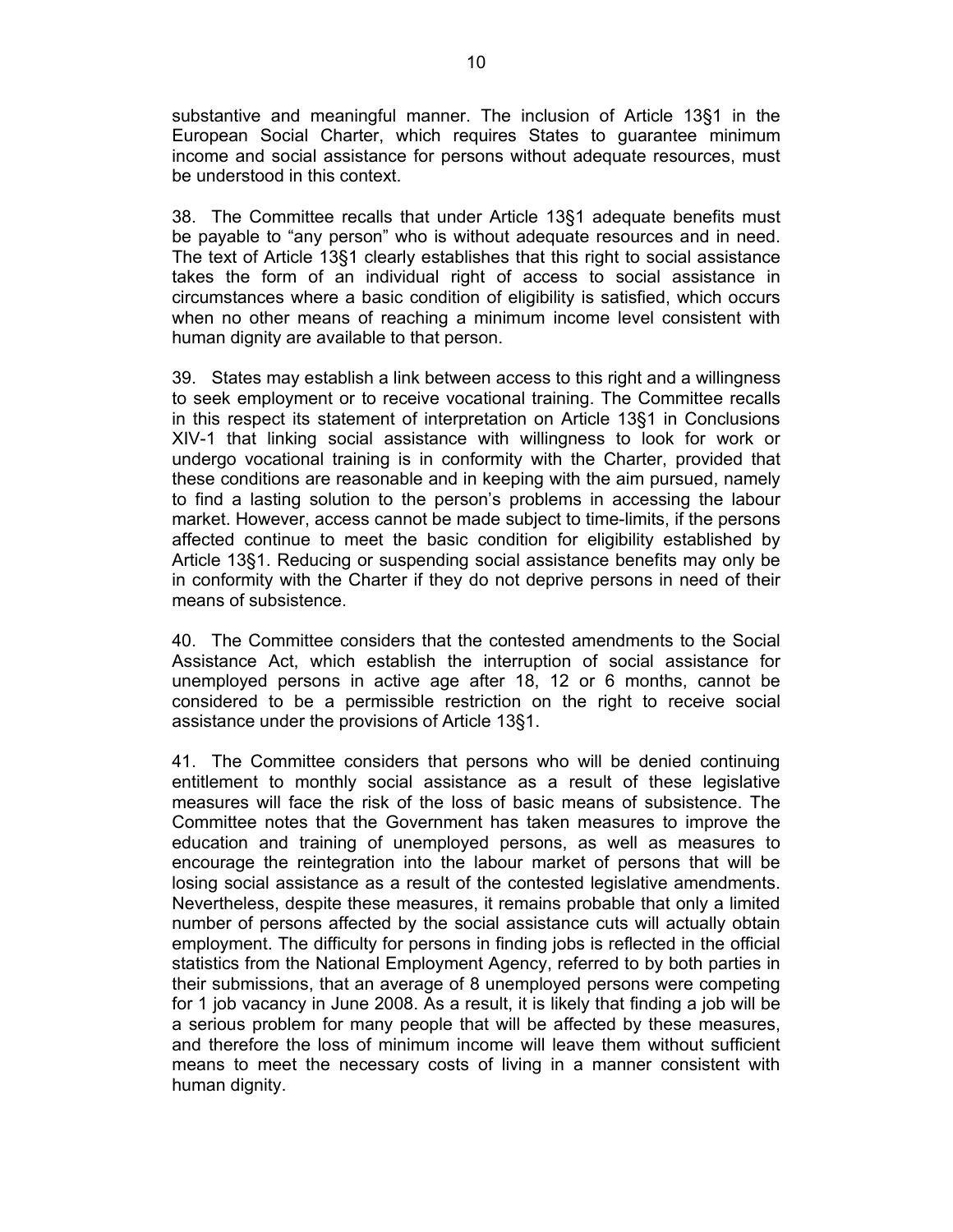42. The Committee also considers it has received insufficient evidence to indicate that alternative forms of social assistance provision exist in Bulgaria to ensure that persons denied monthly social assistance can obtain adequate resources to live in a manner compatible with their human dignity, or that the exemption of particular and specifically defined categories of persons from the impact of the legislative changes will be sufficient in the circumstances to ensure that those in need will receive a sufficient level of social assistance to satisfy the requirements of Article 13(1).

43. Taking into account the serious risk that persons affected by the denial of continued social assistance will be deprived of adequate resources, and that social assistance must be provided as long as need persists to enable the person concerned to continue to live in manner compatible with their human dignity, the Committee holds that the amendments to the Social Assistance Act suspending minimum income for persons in need after 18, 12 or 6 months are in breach of Article 13§1 of the Revised Charter.

44. The ERRC also contends that persons in need whose social assistance benefits will be discontinued will also lose some other rights which are linked to entitlement to receive social assistance. Insofar as this is the case in respect of the right to health insurance, the Committee refers to its assessment of the same legal arguments in the complaint European Roma Rights Centre v. Bulgaria, No. 46/2007, decision on the merits of 10 December 2008, §§43 and 44. As regards the loss of other rights alleged by the complainant, the latter has not submitted sufficient evidence enabling the Committee to examine such questions separately from the basic issue of access to social assistance.

ii. The alleged violation of Article E of the Revised Charter read in conjunction with Article 13§1

45. The Committee considers that the legislative measures in question are likely to have a considerable impact upon some of the most disadvantaged groups in Bulgaria and, in particular, upon the Roma – in light of the special difficulties that Roma face in gaining access to the labour market and the statistical evidence that exists of the extent to which Roma families are dependant upon social assistance. It also considers that a denial of the right to social assistance set out in Article 13§1 will inevitably constitute a denial of the fundamental right of persons belonging to socially disadvantaged groups to equality of respect and esteem. As a result, the allegations of a breach of Article E of the Revised Charter read in conjunction with Article 13§1 can be regarded as subsumed in the circumstances of this complaint within the wider question of whether Article13§1 has been breached by the impugned amendments to the Social Assistance Act.

46. Therefore, having regard to the finding of a violation of the right to social assistance of all those persons affected by the amendments to the Social Assistance Act (see paragraphs 37-44, above), the Committee does not consider it necessary to examine the allegations of a breach of Article E of the Revised Charter read in conjunction with Article 13§1.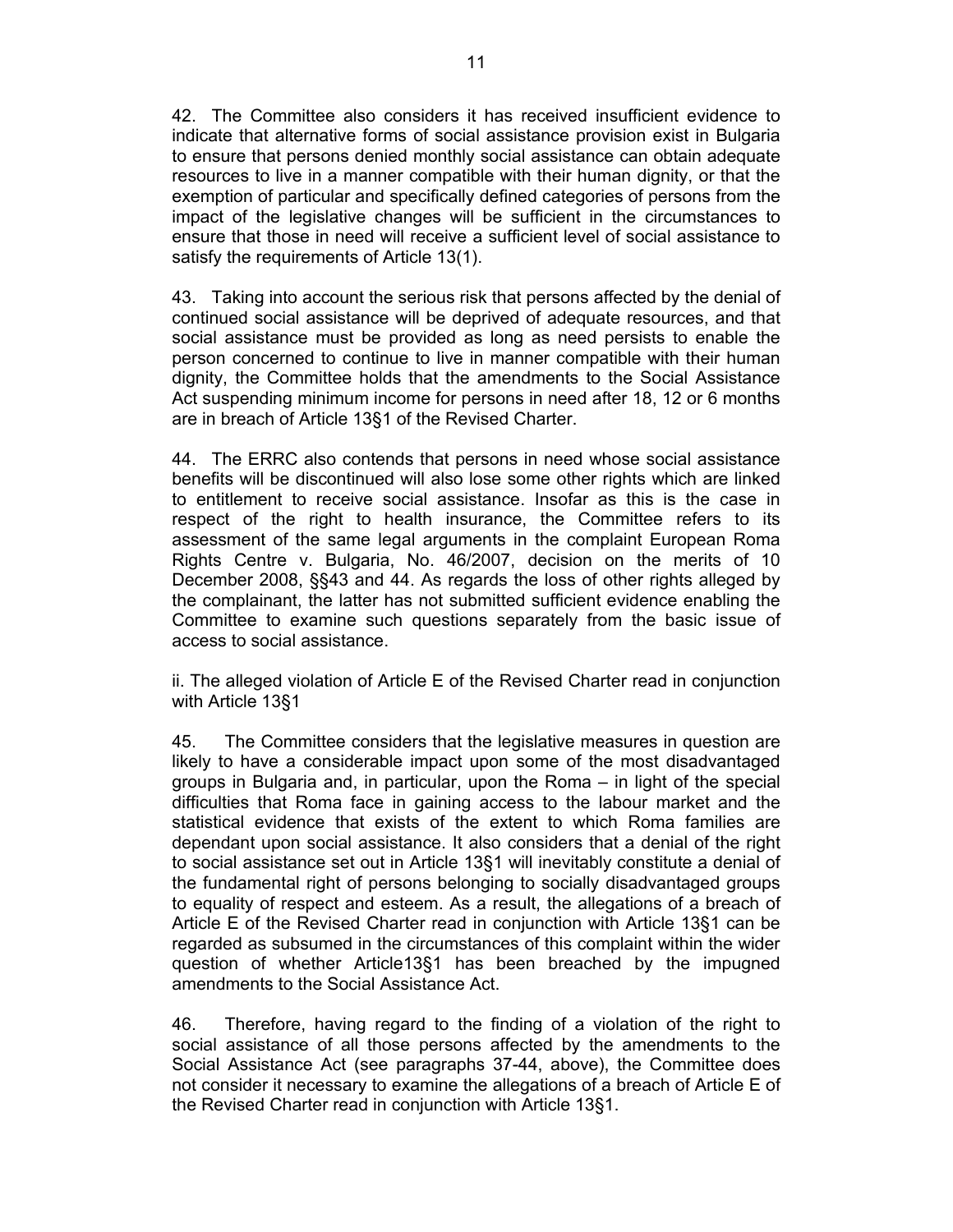### **CONCLUSION**

For these reasons the Committee concludes

- unanimously that there is a violation of Article 13§1 of the Revised Charter; and

- by 8 votes against 6 that it is not necessary to examine whether there has been a violation of Article E of the Revised Charter read in conjunction with Article 13§1.

Can 6 Cinede

Colm O'CINNEIDE Rapporteur

Polonca KONČAR President

Mr Brew

Régis BRILLAT **Executive Secretary** 

In accordance with Rule 30 of the Committee's Rules, dissenting opinions by Mr Petros STANGOS, joined by Mr Jean-Michel BELORGEY, and Ms Csilla KOLLONAY LEHOCZKY are appended to this decision.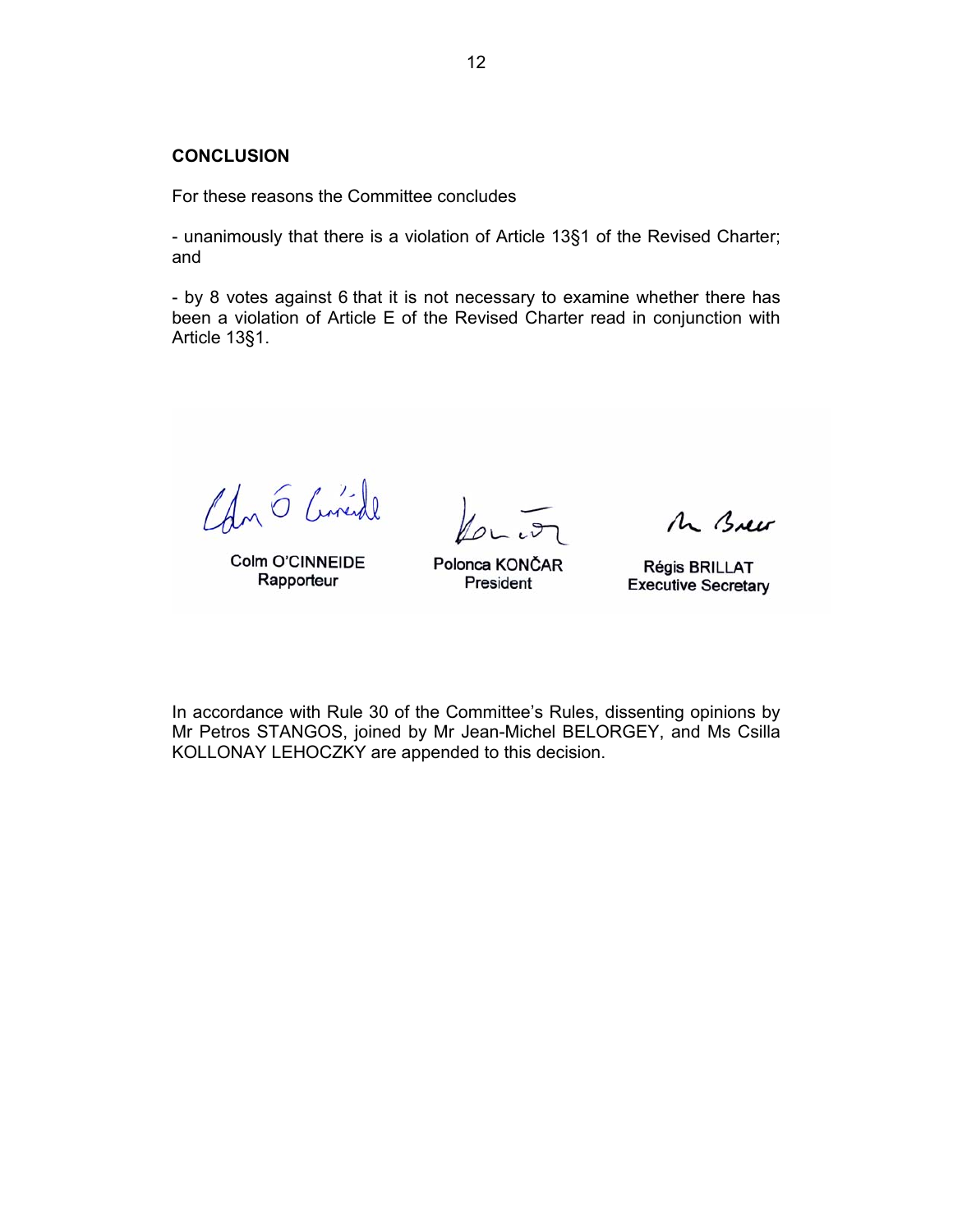### **DISSENTING OPINION OF MR PETROS STANGOS, JOINED BY MR JEAN-MICHEL BELORGEY**

Although I agree with the unanimous conclusion that there has been a violation of Article 13§1 of the revised Charter, I also think it was necessary to establish whether there had been a violation of Article E of the revised Charter, read in conjunction with Article 13§1. In substance, I believe that the Bulgarian legislation that was the subject of this collective complaint is in breach of Article E, in conjunction with Article 13§1, for reasons I shall now explain.

Article E of the revised Charter is directly based on Article 14 of the European Convention on Human Rights and the Committee pays particular "*attention*" to the Charter's role as a "*human rights instrument to complement the Convention*" (Complaint No. 14/2003, International Federation of Human Rights Leagues (FIDH) v. France, decision on the merits of 8 September 2004, § 27), so consideration needs to be given to the role of Article 14 in the Convention system, as shown by the case-law of the European Court of Human Rights. The starting point for this case-law was that "it is as though the latter formed an integral part of each of the articles laying down rights and freedoms" (ECHR, 23.7.1968, *Use of Languages in Education in Belgium*, § 9), in other words, the principle of non-discrimination enshrined in Article 14 applies to all the substantive provisions of the Convention (ECHR, 28.11.1978, *Luedicke*, § 53). The Court therefore considered for a long time that it was unnecessary to determine whether Article 14 had been breached, if it had already concluded that another specific provision had been violated. However, it relaxed this case-law in subsequent judgments, in which it stated that after finding that a specific provision had been violated, there would have to be an examination from the article 14 standpoint "if a clear inequality of treatment in the enjoyment of the right in question is a fundamental aspect of the case" (ECHR, 9.10.1979, *Airey*, § 30, a judgment further clarified, though sometimes qualified, by subsequent ones).

The position taken by the majority of the Committee appears in §45 of the decision, which states that "the allegations of a breach of Article E of the Revised Charter read in conjunction with Article 13§1 can be regarded as subsumed ... within the wider question" of whether the Bulgarian measures in question are in breach of Article 13§1. In my opinion, this reflects the earlier case-law of the Court whereby a violation of the non-discrimination rule was diluted into a constituent part of one or more violations of other substantive rules of the Convention (just as here, by analogy, a violation of Article E becomes a constituent part of an Article 13§1 violation). Moreover, the statement in the same paragraph that the national legislation's denial of the right set out in Article 13§1constitutes "a denial of the fundamental right of socially disadvantaged groups to equality of respect and esteem", suffers from excessive formalism, if it is not meaningless. Who, for example, are the "advantaged" social group against whom we can measure the unequal treatment of the disadvantaged? The majority make no attempt in this part of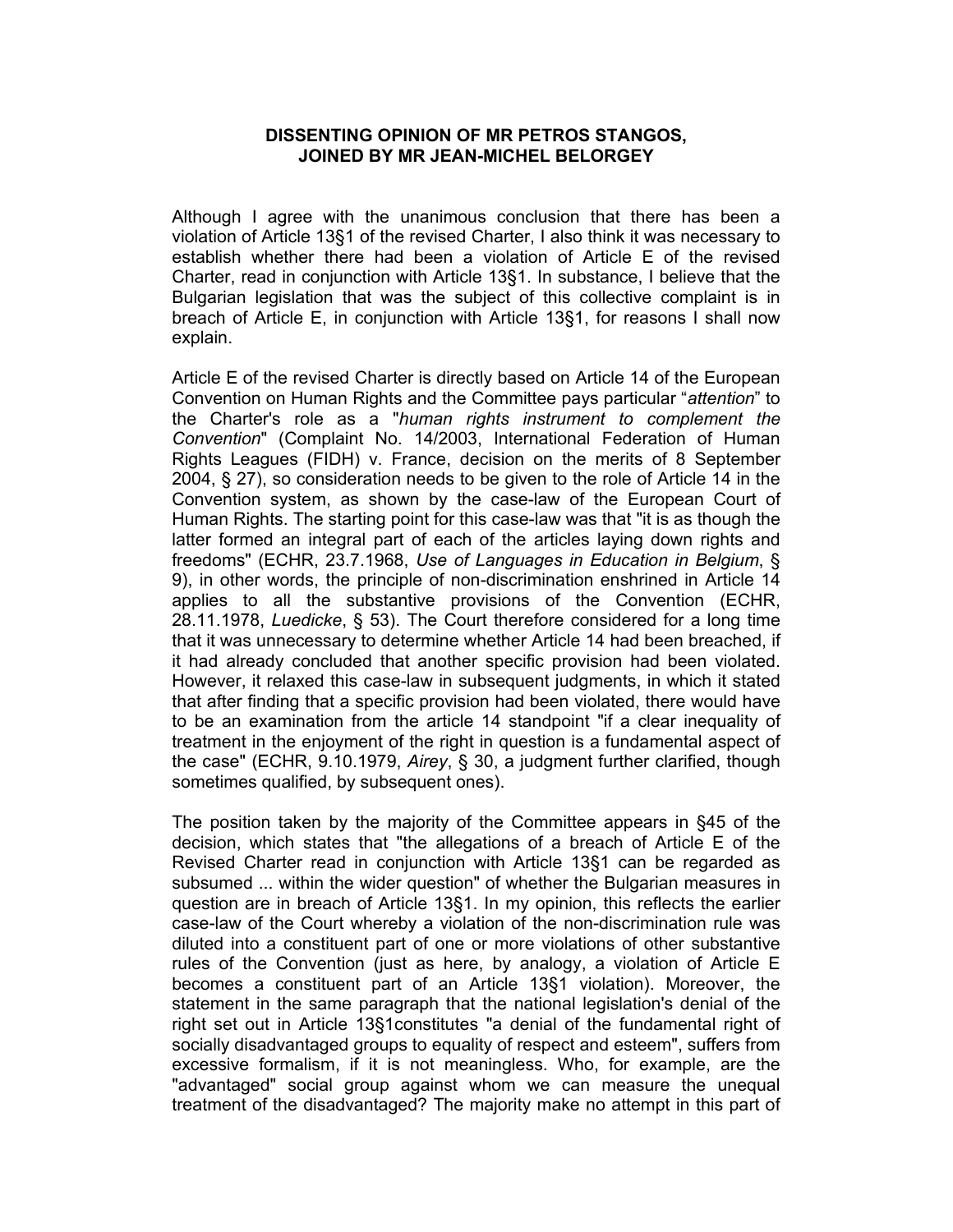the decision to undertake such a comparison, even though such an (intellectual) exercise is called for in any legal investigation worthy of the name into allegations of discrimination.

I believe that the Bulgarian legislation considered in this complaint is precisely the sort of case envisaged in the Court's *Airey* judgment, since its discriminatory element is a fundamental aspect of the legislation itself. Through its very purpose – reducing the time limit for entitlement to social assistance benefits – the legislation targets persons in socially disadvantaged groups, among whom, sadly, are included the majority of the Roma population. The effect of the legislation, which is to interrupt their benefits, is to place them at a disadvantage compared with other socially disadvantaged groups and deprive them of a minimum income that could have enabled them to live in dignity. I therefore consider that the "primary" violation of Article E of the revised Charter encompasses and entails a "secondary" violation of Article 13§1.

I would say in support of my argument that consideration must be given to the normative dimension of non-discrimination, which consists in the prohibition of *material discrimination*, whether this be different treatment of similar situations or treating different situations the same. It must then be established whether this applies to the relevant Bulgarian legislation. As a first step, though, the different groups of the population affected need to be identified.

It is clear that the complainants are challenging the compatibility with the revised Charter of domestic legislation of general application and that, as I will show, those affected are defined by their socio-economic status. The complainants only refer to the ethnic status of these persons – Roma – in connection with the disproportionate effect that this legislation of general, and superficially neutral, application has on them (see Complaint, case document No. 1, 28.3.2008, pp. 14-17). However, from the standpoint of establishing discrimination, this quantitative criterion cannot be considered satisfactory. In the case of legislation such as this the discriminatory purpose is a key element. Moreover, such discrimination may be intrinsic because by its nature the legislation is likely to have a disadvantageous effect on certain persons because of their difficult socio-economic circumstances.

The legal basis for my proposed approach derives from a path-breaking judgment of the Court of Justice of the European Communities (CJCE) in *John O'Flynn v. Adjudication Officer* of 23.5.1996 (case C-237/94). This has had a positive impact on the wording of Community directives on equality based on Article 13 of the EC Treaty and has been confirmed by subsequent judgments of the Court. It concerns the free movement of workers. According to the CJCE, "unless objectively justified and proportionate to its aim, a provision of national law must be regarded as indirectly discriminatory if it is intrinsically liable to affect migrant workers more than national workers and if there is a consequent risk that it will place the former at a particular disadvantage" (§20). The approach adopted in this judgment, in which indirect discrimination is established on the basis of disproportionate impact, represents considerable progress. Emphasising the discriminatory potential of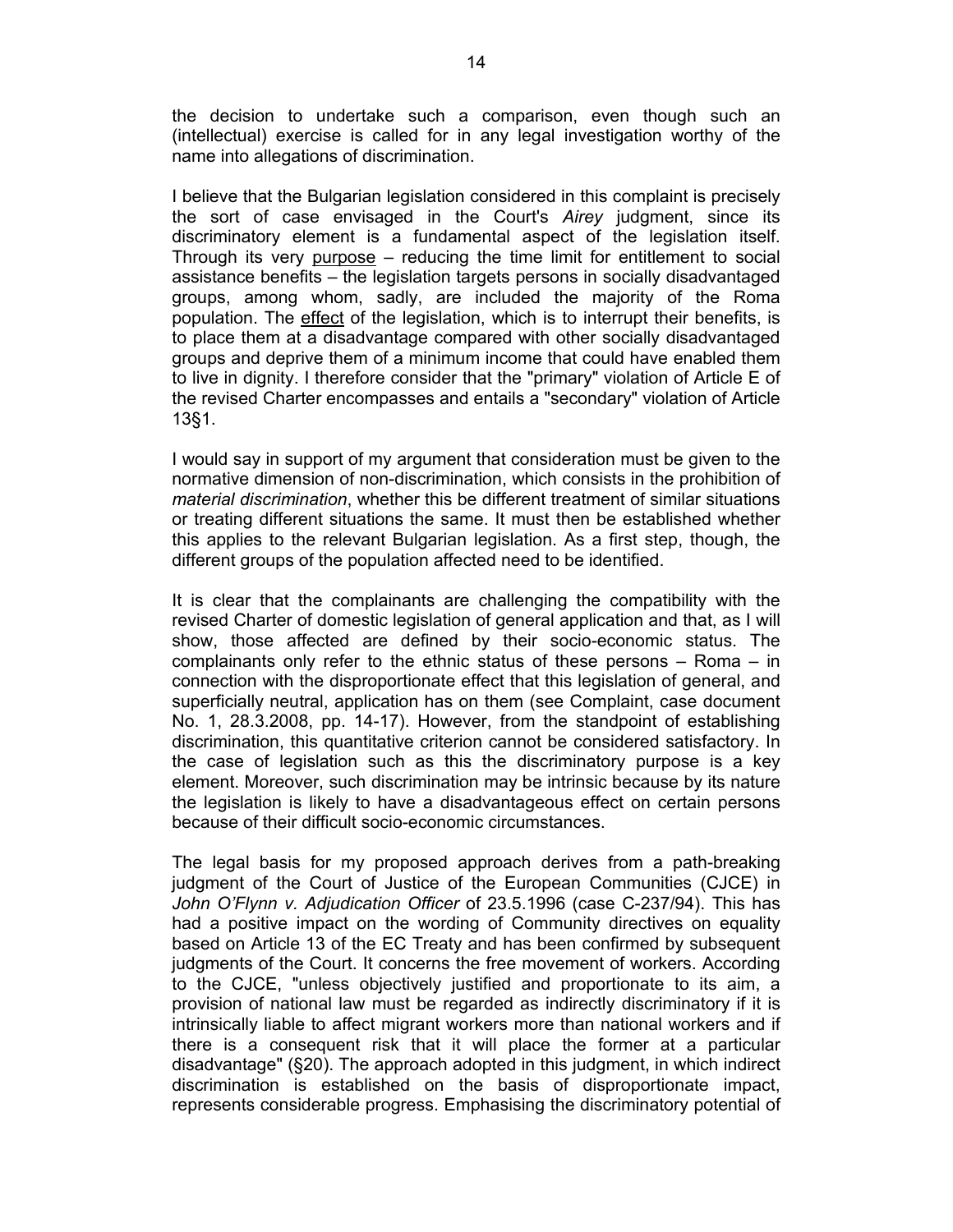such an apparently neutral measure because of its very nature dispenses with the need to establish proof of a disproportionate effect. Instead of having to establish quantitatively the impact of a particular measure, those alleging discrimination merely have to focus more generally on the measure's likely effect, having regard to the conditions to which it applies. For example, in the case of freedom of movement, a condition that is presented as being geographical appears, by its nature, to be suspect, because, as seems obvious, it will have a disproportionate effect on persons who have exercised their freedom of movement.

In the present case, what creates the suspicion of discrimination in the relevant legislation, both in its nature and from the outset, is the fact that the monthly social assistance is allocated specifically to unemployed persons (Article 12B of the legislation introduced in 2008, see Complaint, case document No. 1, 28.3.2008, p. 11). After the expiry period of 18 months (or 12 or 6 months following the 2008 amendments to the legislation), a number of persons who had been receiving social assistance will, at some time in the future, find work while others will not. This is acknowledged explicitly in §41 of our decision on the merits. Thus, once the aforementioned period expires two distinct groups will emerge within the Bulgarian socially disadvantaged population, with quite differing situations: those who will find work and those who will not. Yet both groups are treated the same in law, namely withdrawal of their social assistance. The long-term effect of withdrawing assistance from this second socially disadvantaged group is to deprive them of the resources that would have enabled them to live in dignity. As such they are the victims of a violation of the right to social assistance under Article 13§1 of the revised Charter, particularly as the other group of non-beneficiaries of social assistance, who at a certain point do find work, will have the opportunity to live in decent conditions. In the situation that I have just described, it is irrelevant that the second group is made up of persons from the Roma community. It is the socio-economic status – being unemployed – which determines over time (from the award of social assistance to its withdrawal) that they come within the scope of the legislation.

In conclusion, and for all the theoretical and practical reasons that I have described, I consider that the domestic legislation concerned constitutes discrimination, as prohibited in Article E of the revised Charter, against members of a precise category of the socially disadvantaged population of Bulgaria, namely persons who are "permanently unemployed, that is both when they were receiving the social benefit and after the expiry of this period. This is in breach of the right to social assistance under Article 13§1 of the revised Charter, which in these social and economic circumstances constitutes those persons' means of subsistence.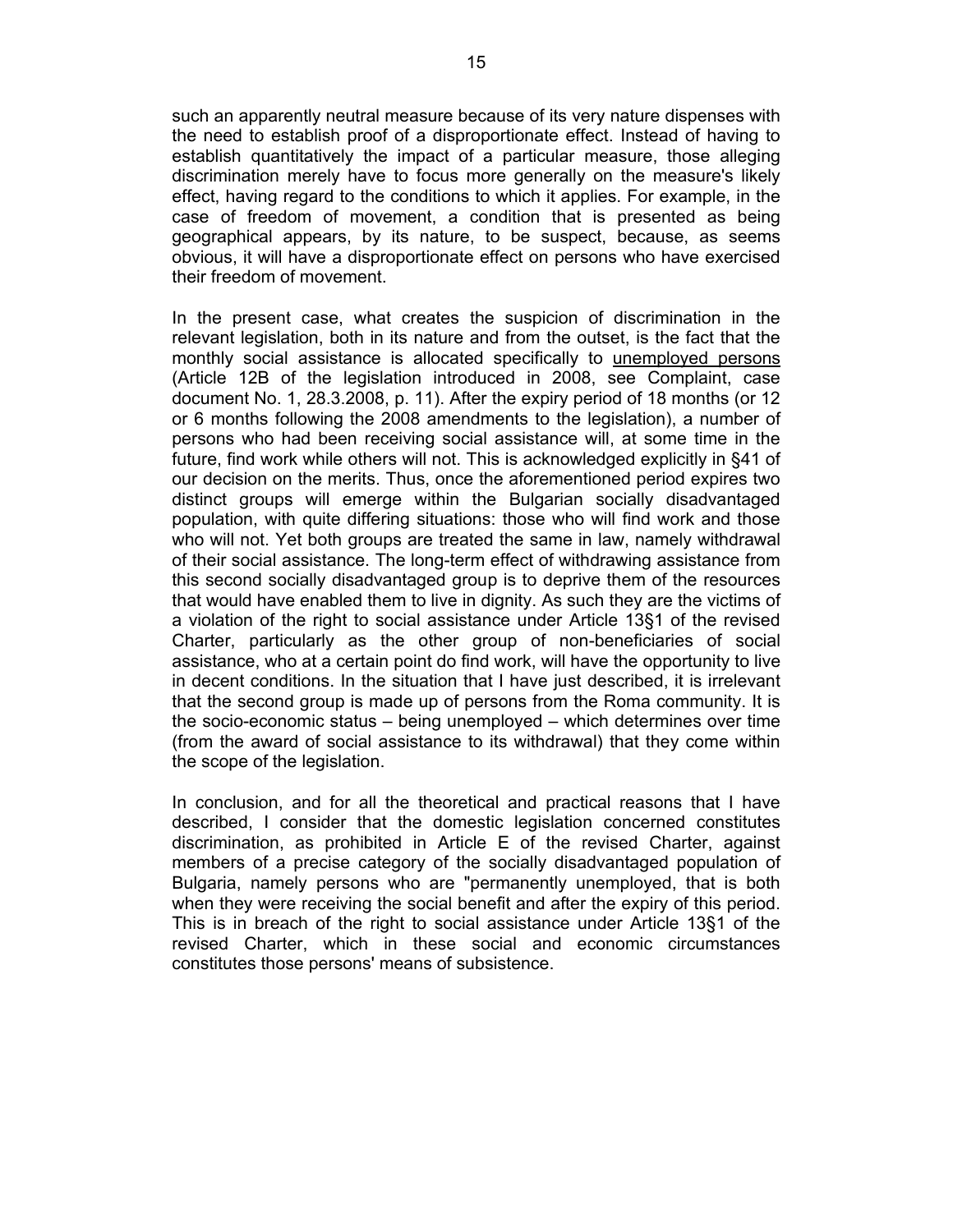## **DISSENTING OPINION OF MRS CSILLA KOLLONAY LEHOCZKY**

I agree with the decision of the Committee that there was a violation of article 13§1. On the other hand I disagree with its conclusion of not considering necessary to examine the breach of this article in conjunction with Article E of the Revised Charter. The view of the majority asserting that "the allegations of a breach of Article E of the Revised Charter read in conjunction with Article 13§1 can be regarded as subsumed in the circumstances...within the wider question" of the violation of Article 13§1 considers the implied fundamental discrimination as secondary issue and thereby looses from sight the very core of the collective complaint.

Besides the arguments presented below, we can find support in the case-law of the European Court of Human Rights for not rejecting the consideration of Article E in this case. While it mostly refrains from addressing discrimination in cases when it has already found a violation of a substantive Article considered alone, still its "position is otherwise if a clear inequality of treatment in the enjoyment of the right in question is a fundamental aspect of the case" (§89 *Chassagnou and Others v. France*, 29 April 1999). Further notable for us here in this case is that the Court found double violation to the Convention by the same factual situation, i.e. unreasonable differentiation between landowners. First, this differentiation undermined the defense of the state (necessity and proportionality) referring to its legitimate aim in limiting fundamental rights and thereby establishing the violation of the substantive article separately. Second, the very same fact served as ground for establishing a violation of the same substantive article considered also in conjunction with article 14.

Article E of the Charter (even more than Art. 14 of the Convention) cannot be considered a pure "subsidiary" rule designed to help with finding violations when the substantive provision taken alone cannot be established without reference to the element of discrimination. Its principal significance for the Charter grows beyond this role.

It is true that the contested amendments of the Bulgarian Social Assistance Act denying monthly social assistance to unemployed persons after a certain period of payment and exposing those affected to the loss of basic means of assistance have created a violation of Article 13.1 taken alone. The amendment implies a presumption that unemployed persons have an option to undertake or not employment, therefore being unemployed beyond a certain period is a sign of the lack of true will on the side of the beneficiary and this can be influenced by the coercion of interrupting assistance. This presumption behind the legislative amendment turns into pure punishment for situation in the case of those whose situation makes most unlikely to get a job at the same time being the group most surrounded by negative stereotypes on working habits.

I agree with the finding of the conclusion that the violation of Article 13§1 by the legislative amendment constitutes a denial of the fundamental right of socially disadvantaged groups to equality of respect and esteem. However, in itself this is not discrimination in legal terms, it is absorbed by the violation of